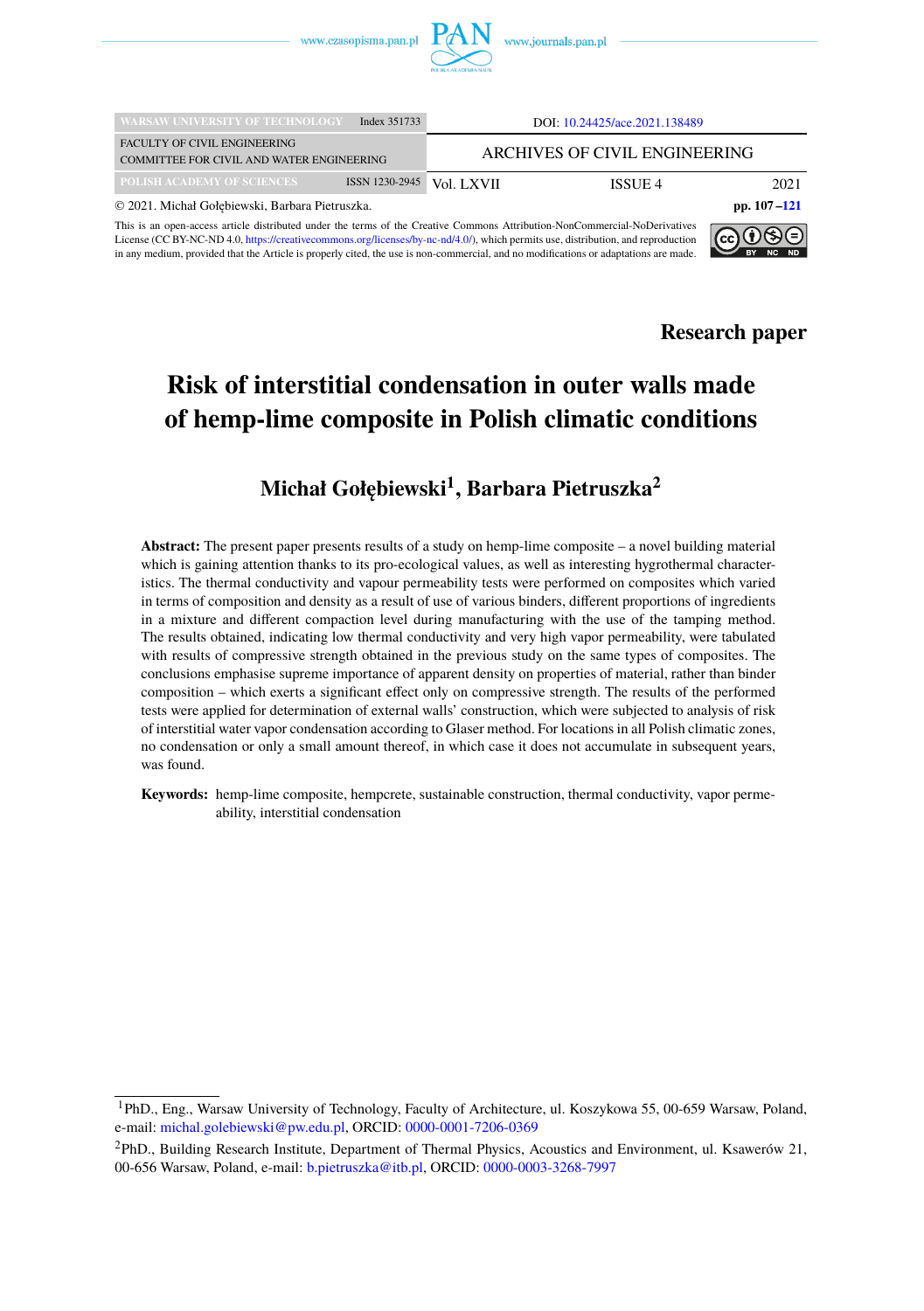

## **1. Introduction**

### **1.1. Hemp-lime composite – general characteristics**

### **1.1.1. Components and structure of the composite**

Hemp-lime composite, also known as "hempcrete" is a material obtained by mixing hemp shiv (mechanically treated *Cannabis Sativa L* stems), lime binder (most commonly a mix of binding substances with major share of hydrated lime) and water. Sand is an optional ingredient. *Cannabis Sativa L*, known as "industrial hemp" provides a source of fibers, nuts and shiv – raw materials used in numerous industries [\[1](#page-11-0)[–4\]](#page-12-0). Until now, hemp shiv has been used as a biomass, animal bedding material or was otherwise considered a waste. The use of other plant products for production of lightweight concretes (e.g. wheat, barley, flax, kenaf, sunflower) has been investigated worldwide [\[2,](#page-11-1)[5,](#page-12-1)[6\]](#page-12-2), but it was hemp that gained the widest application so far. Besides hydrated lime, binder most often contains natural hydraulic lime, cement, pozzolans and minor additives. The use of other binding substances has also been analyzed – especially gypsum  $[1]$ , clay  $[7, 8]$  $[7, 8]$  $[7, 8]$ , magnesium oxide  $[9, 10]$  $[9, 10]$  $[9, 10]$  and corn starch  $[7, 11]$  $[7, 11]$ . Mass proportions of hemp shiv and binder (H:B) vary depending on the application of the material – from about 1:1 for light insulation in loose form, about 1:2 for wall mixes, to about 1:7 for hemp-lime plasters.

Hempcrete is characterised by high porosity – approx.  $80\%$  [\[12,](#page-12-8) [13\]](#page-12-9) which determines the properties of the material to a great extent. Open and connected pores of various sizes can be found, including inter-particle pores and intra-particle pores of hemp shiv and binder [\[14,](#page-12-10) [15\]](#page-12-11).

#### **1.1.2. Mechanical properties**

In the vast majority of cases, hemp-lime composites are not used as load-bearing materials, hence their mechanical strength should be only sufficient to carry its own loads. Compressive strength of hempcrete depends on the proportions of components in a mix (greater share of binder results in a greater strength  $[5, 12, 16, 17]$  $[5, 12, 16, 17]$  $[5, 12, 16, 17]$  $[5, 12, 16, 17]$  $[5, 12, 16, 17]$  $[5, 12, 16, 17]$  $[5, 12, 16, 17]$  and compaction level associated with method of material application [\[18\]](#page-12-14)). Other factors are: hemp shiv characteristics (larger share of shorter hemp particles results in a greater compressive strength [\[19,](#page-12-15) [20\]](#page-12-16), but the strength gain may be slower [\[12\]](#page-12-8)), binder characteristics (the presence of hydraulic binders in addition to hydrated lime results in a faster strength gain than in the case of pozzolan admixtures, however, in both cases similar values are noted in a longer term [\[21\]](#page-12-17)), mixing procedure and curing conditions [\[22\]](#page-12-18). The flexural strength of hempcrete increases with density [\[5,](#page-12-1) [18\]](#page-12-14), but the presence of fibers and longer hemp particles is also important [\[5\]](#page-12-1). The compressive and flexural strength values for typical applications reported in source literature usually range from 0.1 to 0.9 MPa and from 0.05 to 0.25 MPa respectively.

#### **1.1.3. Thermal properties**

The porous structure of the lime-hemp composite is decisive for its low thermal conductivity, which generally increases with the density of material [\[5,](#page-12-1) [16,](#page-12-12) [17,](#page-12-13) [23,](#page-12-19) [24\]](#page-12-20) as an effect of change in the proportions of ingredients (the lower share of hemp shiv in the mixture results in a nonlinear increase in thermal conductivity  $[5, 16]$  $[5, 16]$  $[5, 16]$  and in greater compaction of the mix  $[5, 23]$  $[5, 23]$ . Study of composites made with the use of selected shiv particles [\[19\]](#page-12-15) did not show significant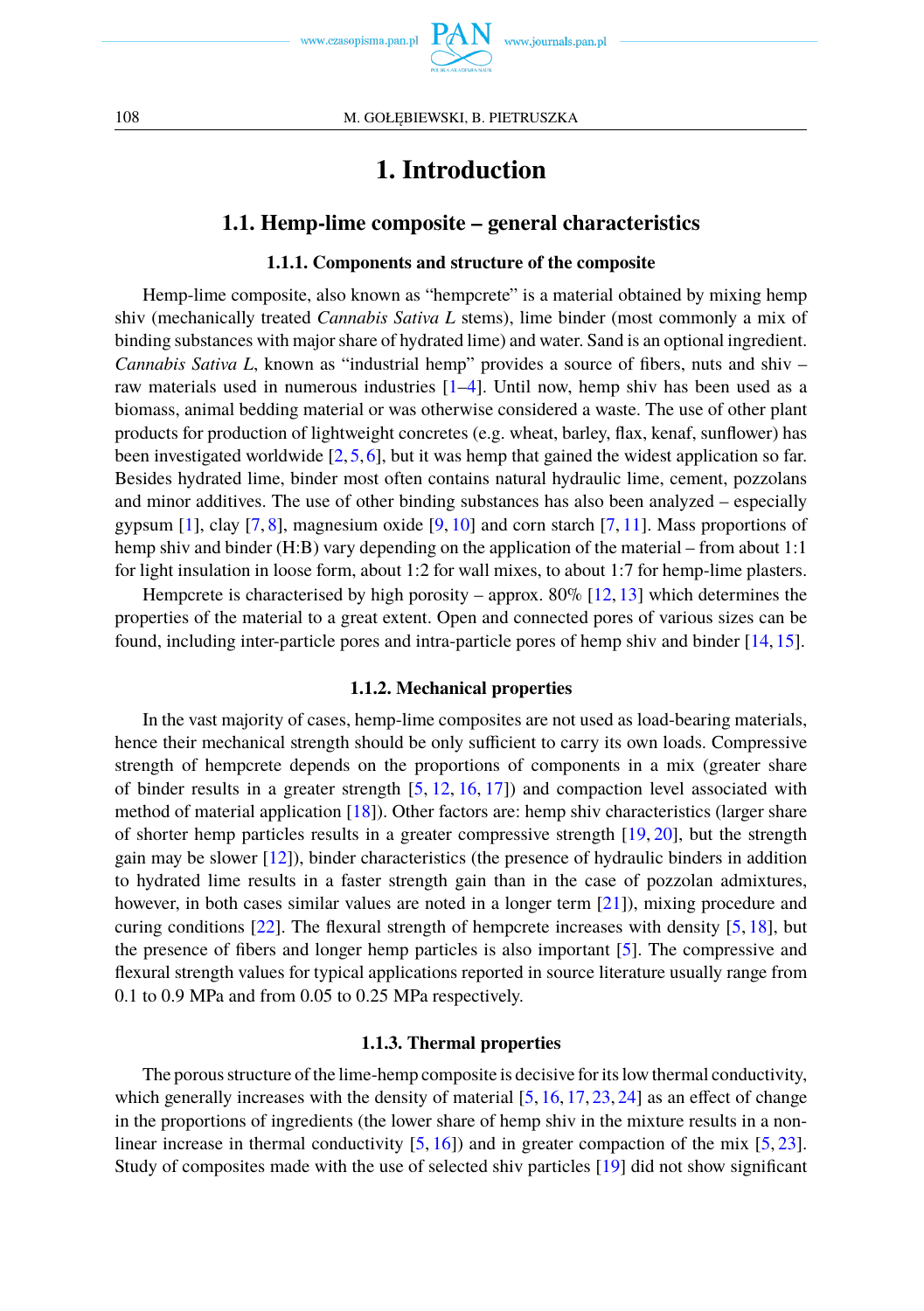differentiation in thermal conductivity of the material. In another study [\[20\]](#page-12-16), composites with the use of smaller shiv particles were characterized by higher conductivity due to better compaction of the mix. On the other hand, according to [\[5\]](#page-12-1), excessively large voids that result from the use of hemp shiv containing too large particles may lead to an increase in heat transfer by convection. In [\[24\]](#page-12-20), it has been found that the thermal conductivity may decrease for the composite with greater content of hydraulic binders, although the difference was not significant. A similar, yet more explicit, trend was observed in [\[25\]](#page-13-0). Increase in thermal conductivity together with moisture content of composite was described in [\[13\]](#page-12-9). Thermal conductivity depends also on an arrangement of hemp particles within a partition being an effect of the manufacturing method applied – for composites with the same composition but a different tamping direction, the obtained  $\lambda$  values for heat flow across and along the dominant particles arrangement were 0.09 and 0.101 W/(m·K) respectively [\[5\]](#page-12-1). The thermal conductivity values reported in literature range from 0.07 to 0.15 W/(m·K) [\[5,](#page-12-1) [16,](#page-12-12) [17,](#page-12-13) [23,](#page-12-19) [24\]](#page-12-20).

#### **1.1.4. Hygric properties**

Hemp-lime composite is characterised by high water vapor permeability. According to [\[5\]](#page-12-1), the permeability of hempcrete is influenced by both: the characteristics of hemp shiv and binder, as well as by their proportions. Study [\[24\]](#page-12-20) showed a negligible reduction in water vapor permeability of the composites that contain hydraulic binders, as compared to those with pozzolans. This suggests that, to a greater extent, permeability depends on macropores between shiv particles (influenced by the proportions of components and the degree of compaction), than micropores of binder. The use of fine shiv results in lower permeability [\[20\]](#page-12-16). Studies [\[14\]](#page-12-10) indicate the impact of manufacturing method on vapor permeability of hempcrete, which is the highest for spraying and lowest for tamping method. The values of the diffusion resistance coefficient of hempcrete remain within the range from about 3.6 to 7.7 in 50% RH  $[26]$ ; usually oscillate around 5 [\[5,](#page-12-1) [14,](#page-12-10) [24\]](#page-12-20). An increase in the water vapor permeability with the increase in relative humidity was noted, which results from the increase in macroscopic moisture transport [\[14\]](#page-12-10).

Hempcrete is characterized by high water absorption rate – absorptivity by weight of composites of various types ranges from 89 to 148% and decreases with the material's density [\[5\]](#page-12-1). The material's capillary uptake depends on the type of binder and decreases with an increase in the content of hydraulic additives [\[24\]](#page-12-20). The prevalence of large pores increases the absorption during immersion, but the composite absorbs less water due to capillary action [\[5\]](#page-12-1). Hempcrete is highly hygroscopic. Water absorption from air increases steadily up to  $60\div80\%$  RH, then it rises sharply; sorption curves show strong hysteresis [\[14\]](#page-12-10).

#### **1.1.5. Fire-resistance and corrosion-resistance**

Hemp shiv is flammable, however, its complete coverage with lime binder protects against ignition during the fire [\[2\]](#page-11-1). According to the declarations by French producers, the hemplime composite can be classified as a non-flammable or hardly flammable material [\[27\]](#page-13-2). Fire resistance test carried out by the British Building Research Establishment on fire-exposed hempcrete walls with centrally placed wooden structural posts, subjected to vertical load, showed resistance in terms of integrity, insulation and load-bearing capacity for 73 minutes [\[27\]](#page-13-2).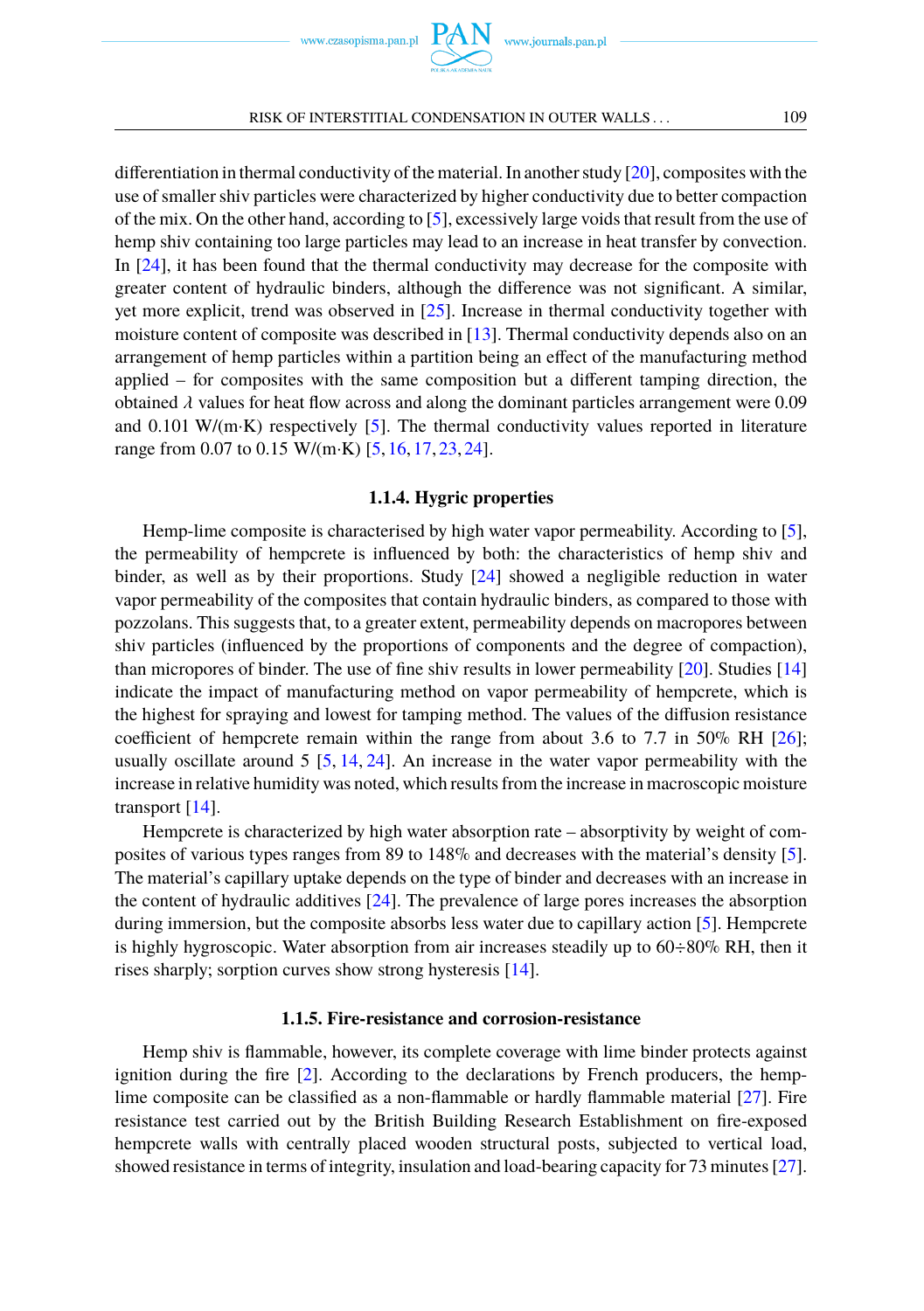

www.journals.pan.pl

High lime content provides alkaline environment which prevents biological corrosion of the material (unless its ability to diffuse water vapor is inhibited). Research consisting in the introduction of microorganisms found in the soil and air into the composite demonstrated the resistance of the material to biological corrosion [\[21\]](#page-12-17).

#### **1.1.6. Pro-ecological values**

The impact of construction sector on the environment is significant: approx. 36% of global energy use and approx. 39% of GHG emissions comes from buildings [\[28\]](#page-13-3). For that reason, sustainable construction materials like e.g. raw earth [\[29\]](#page-13-4) or bio-aggregate concretes [\[6\]](#page-12-2) are investigated.

Hemp-lime composite is characterised by low embodied energy and low, zero or either negative carbon footprint, depending on the production method and on research methodology. Hemp binds  $CO<sub>2</sub>$  from the atmosphere in the photosynthesis process in the growth phase: dry hemp contains approx. 50% carbon [\[30\]](#page-13-5), which means that 1 t sequestrates approx. 1.8 t of  $CO<sub>2</sub>$ . The impact of hemp cultivation on the natural ecosystem is relatively low [\[4,](#page-12-0)[31–](#page-13-6)[34\]](#page-13-7). The replacement of standard aggregate decreases the environmental costs and prevents degradation of the natural landscape. The binder is produced with a significant energy input and  $CO<sub>2</sub>$ emission related both: to the chemical reaction (conversion of  $CaCO<sub>3</sub>$  into  $CaO$ ) and to the combustion of fossil fuels which provides the energy required for the technological production process. The produced composite binds  $CO<sub>2</sub>$  from the atmosphere (up to 76.8% released as a result of a chemical reaction within one year from its production [\[35\]](#page-13-8)), thus reducing the total emission associated with the material. Hemp is a renewable resource, however the methods of disposal of the entire composite are not well recognised yet [\[36\]](#page-13-9).

A comparison of 1 m<sup>2</sup> of a 0.26 m thick wall made of hemp-lime composite with an identical element made of aerated concrete showed energy expenditure of 370–394 MJ and sequestration of 14–35 kg of  $CO<sub>2</sub>$  (in 100 years) and energy expenditure of 560 MJ and emission of 52.3 kg of  $CO<sub>2</sub>$  respectively [\[37\]](#page-13-10). Comprehensive cradle to grave assessment [\[38\]](#page-13-11) determined the composite's carbon footprint for various scenarios of production and use as from –90 to 30 kg  $CO_2/m^3$  compared to 126 kg  $CO_2/m^3$  for EPS and 167 kg  $CO_2/m^3$  for mineral wool.

## **1.2. Application in construction**

The first applications of hemp-lime composite were observed in renovations of historical wattle and daub buildings in France, since 1986. The corroded infill of timber frame buildings (mostly earth mixed with organic fibers) was experimentally replaced with a mix of hemp and lime, as use of cement only worsened the condition of such buildings in previously performed works [\[1\]](#page-11-0). The application of this solution stopped the decay of the corroded matter, helped to dry up the wood, left the wall open to diffusion of water vapor and improved energy performance of the buildings, allowing the preservation of historic architecture. Success of works led to development of technology – it became more widely used for renovations of historic timberframe, as well as masonry buildings. In the 1990s, the composite became popular as a material solution for single family housing. Nowadays, its application in construction of residential, industrial, utility and other buildings can be increasingly noticed, especially in France and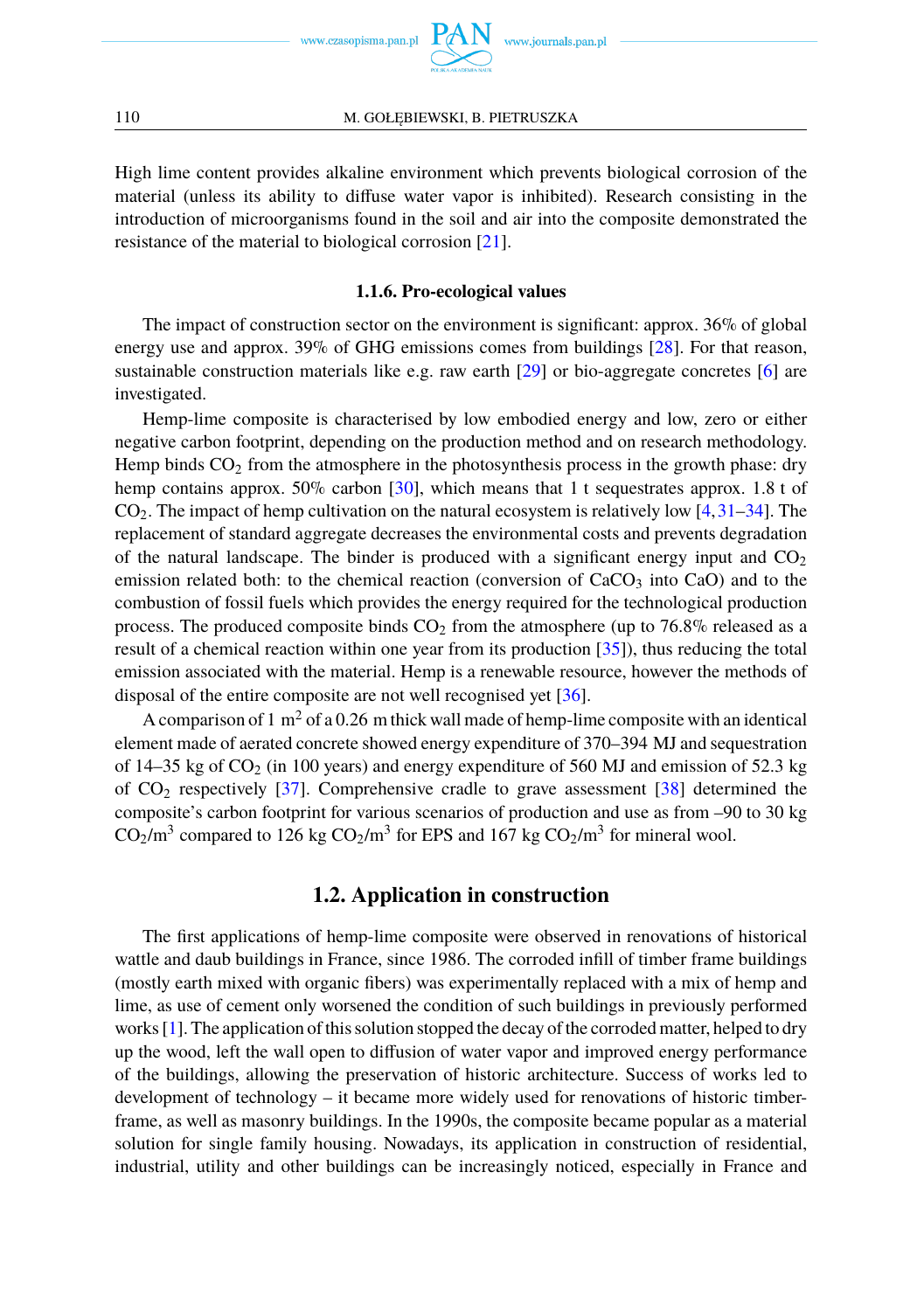



the UK, but also other countries [\[1](#page-11-0)[–3\]](#page-12-21). Improvement of technology provided better quality of hemp shiv, specially designed binders and new methods of application, besides the manual tamping method. These include spraying, prefabrication of bricks, blocks and of entire wall segments  $[1-3]$  $[1-3]$ . The composite is mostly used as filling for walls with timber structural frame, but also for horizontal thermal insulation layers (low density mixes), vertical insulation layers of existing walls and insulation of floor on ground (high density mixes) [\[1](#page-11-0)[–3\]](#page-12-21).

## **2. Laboratory tests**

## **2.1. Materials and samples preparation**

Three types of mixes were designed for the tests (Table [1\)](#page-4-0). For each of them, the same "Białobrzeskie" hemp shiv produced in northern-east Poland in 2016 was used, with no declared technical properties. Measured thermal conductivity of the shiv was 0.046 W/(m·K) for the bulk density of 92 kg/m<sup>3</sup> [\[39\]](#page-13-12). The first mix (marked as T) contains "Tradical PF70" commercial binder, intended specifically for the production of lime-hemp composite, commonly used for this purpose in the EU countries. Its declared composition is:  $75\%$  – hydrated lime,  $15\%$  – hydraulic ingredients, 10% – pozzolans, approx. 0.5% – additives. In the second mix (marked as B), the commercial binder was replaced with a mixture of binding substances: 75% – hydrated lime CL-90-S (according to EN 459-1),  $15\%$  – hydraulic lime HL5 (EN 459-1),  $10\%$ – portland cement CEMII/B-V 42.5 N (according to EN 197-1). Substances widely available in the country were used, as the local origin of the ingredients is essential to keep low carbon footprint of the material. The proposed substitute binder was not designed in order to optimize the properties of the material – its composition was determined on the basis of widely observed construction practice. The third mix (marked as TL) contains the same ingredients as T, but in different proportions (a lower share of binder). Water used for mixtures at a temperature of  $20^{\circ}$ C  $\pm 2^{\circ}$ C came from the Warsaw water supply network.

<span id="page-4-0"></span>

| Mix symbol | Hemp shiv       | <b>Binder</b> | Proportions by weight<br>(Hemp: Binder: Water) |  |  |  |
|------------|-----------------|---------------|------------------------------------------------|--|--|--|
|            | "Białobrzeskie" | Commercial    | 1:2:2.9                                        |  |  |  |
|            | "Białobrzeskie" | Substitute    | 1:2:3.1                                        |  |  |  |
|            | "Białobrzeskie" | Commercial    | 1:1.5:2.18                                     |  |  |  |

Table 1. Composition of mixtures prepared for the tests

The mixing order and conditions during maturation were determined on the basis of preliminary tests (discussed in [\[22\]](#page-12-18)). Measured amounts of ingredients of each mixture were combined in accordance with the assumed proportions, with the use of a mixer with a vertical rotation axis. At first, the binder was mixed with water (for approx. 2–3 min.), then the hemp shiv was dosed and the whole was mixed for another 5–6 minutes until the consistency of the mixture became homogenous.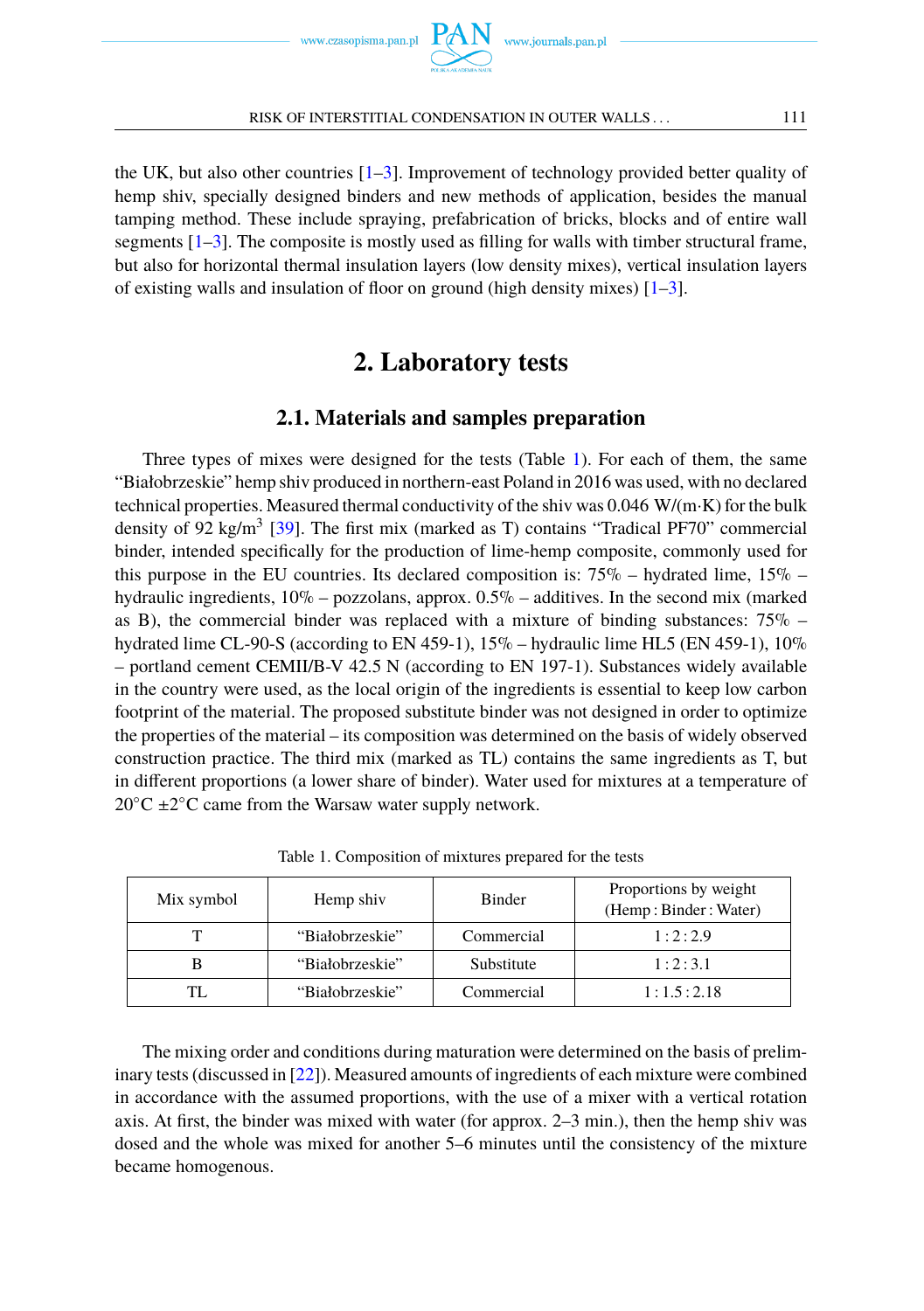

Rectangular  $0.3 \times 0.3 \times 0.08$  m samples and cylindrical samples with the diameter of 0.128 m and the height of 0.1 m were immediately made of each mix by manual tamping with a wooden hammer (weighing approx. 1 kg) in plywood and metal molds. Large samples were tamped in 0.1 m layers and kneaded by hand at the edges. The desired initial density of samples was achieved by placing the appropriate amount of the mix in a mold of a given volume and applying appropriate degree of compaction. Initial density of the T samples was differentiated  $-3$  densities were achieved: 750 kg/m<sup>3</sup> (maximum possible compaction), 650 kg/m<sup>3</sup> and 550 kg/m<sup>3</sup> (minimum compaction which ensured samples integrity). For the B samples, the density of 650 kg/m<sup>3</sup> was set, while for TL – 550 kg/m<sup>3</sup> – the maximum possible density to be achieved by the manual tamping method, due to the greater share of the shiv in that mix. The molds were opened after 1–2 hours and the samples were moved to a climatic chamber (temperature  $18^{\circ}$ C ±2 $^{\circ}$ C; RH 75% ± 10%) for a period of 28 days. For the remaining period, the samples were stored at temperature  $23^{\circ}$ C  $\pm 2^{\circ}$ C and RH 50%  $\pm$  10%. Previously conducted tests [\[39\]](#page-13-12) on cubic  $0.1 \times 0.1 \times 0.1$  m samples with the use of the same materials and procedure showed satisfactory compressive strength of the material and confirmed its suitability for use in external walls with a separate load-bearing frame (Fig. [1\)](#page-5-0).

<span id="page-5-0"></span>

Fig. 1. Results of compressive strength tests of T, B and TL samples 90 days from manufacturing

### **2.2. Test methods**

#### **2.2.1. Thermal conductivity**

The thermal conductivity tests were carried out 3 months after sample production, using FOX 314 plate apparatus, with heat flux density sensors on 5 samples (Fig. [2\)](#page-6-0) according to the EN 12664:2002 [\[40\]](#page-13-13). Before the testing the mass of the samples was stabilized. The conditions in the room were stable (temperature  $22.2-22.7°C$ ). The measurements were made at an average sample temperature of 10◦C, a temperature difference across the sample thickness of 20 K, heat movement from the bottom to the top. The relative mass change during the test didn't exceed 0.2%.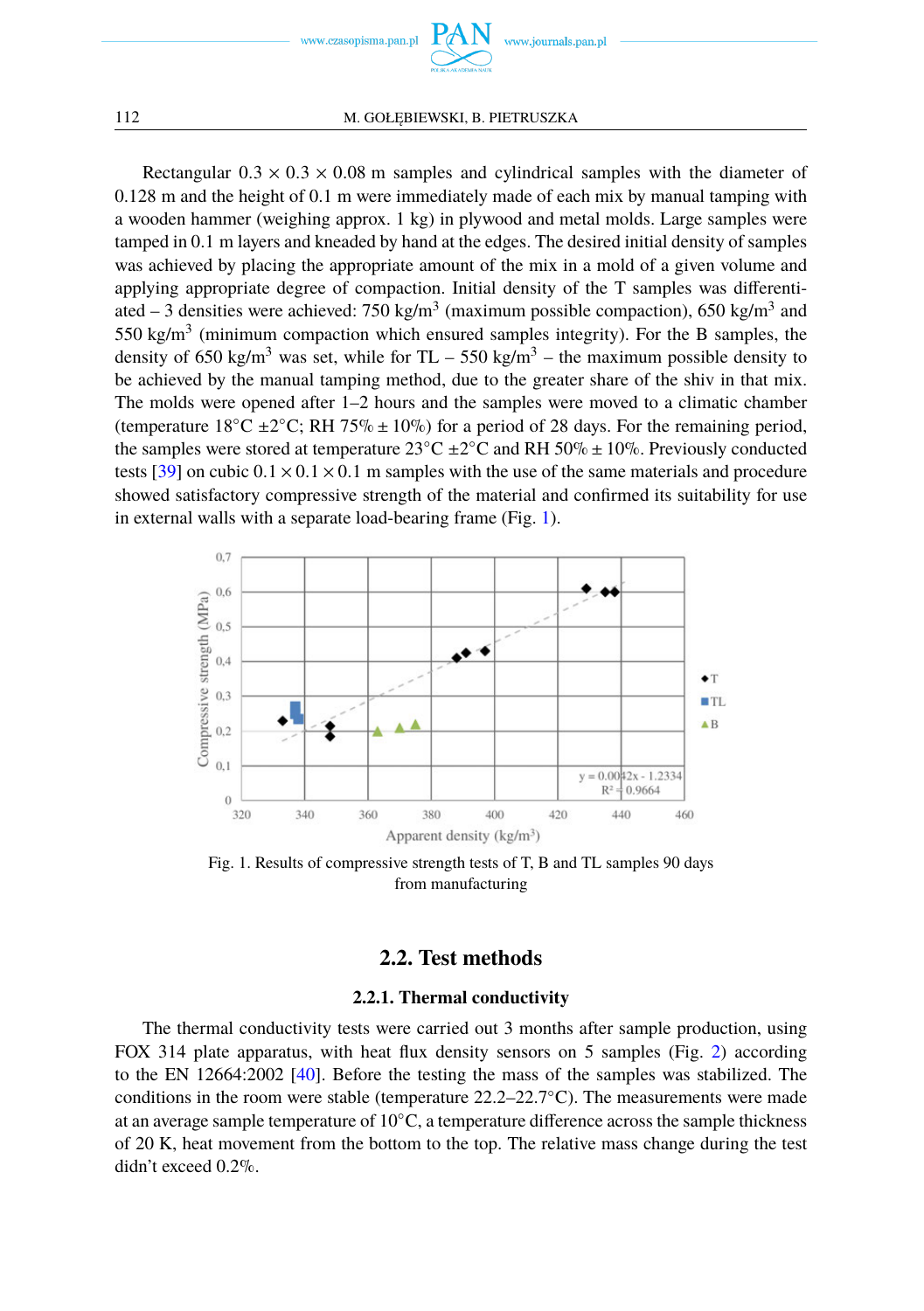

<span id="page-6-0"></span>

Fig. 2. Samples for thermal conductivity tests (left); FOX 314 plate apparatus (right)

#### **2.2.2. Vapor permeability**

The vapor permeability tests were conducted in accordance with the EN ISO 12572:2016 [\[41\]](#page-13-14) on 15 samples six months after their production. The mass of the samples was stabilized. All samples were placed in steel vessels. The lower part of each vessel was filled with calcium chloride, a highly hygroscopic substance used in such tests, to produce RH 0%. In the upper part of the vessel, a sample was placed and sealed with liquid wax. The vessels were weighed and placed in a chamber that ensured constant conditions: temperature  $23^{\circ}$ C  $\pm 1^{\circ}$ C and RH  $50\% \pm 5\%$  (Fig. [3\)](#page-6-1). All vessels were weighed at intervals of 2 or 3 days until the calculated change in weight, per hour, for each individual container in each of the previous 5 measurements was within 5% of the mean change in weight of the container from these measurements. The test was completed after 19 days. The coefficient of water vapor permeability of the material in isothermal conditions was calculated using the following formula:

(2.1) 
$$
\delta = (G \cdot d)/(A \cdot \Delta p \cdot n)
$$

where: *G* – hourly mean weight change of the sample from the last 5 consecutive measurements (g/h),  $d$  – sample height (m);  $A$  – exposed surface area of the sample (m<sup>2</sup>);  $Δp$  – water vapor pressure gradient (Pa);  $n -$  correction factor due to the difference between the exposed surface area of the sample  $(A)$  and the actual cross-sectional area of the sample – calculated in accordance with Annex F of the EN ISO 12572:2016 [\[41\]](#page-13-14).

The coefficient of diffusion resistance was calculated according to the following formula:

$$
\mu = \delta_a / \delta
$$

where:  $\delta_a$  – coefficient of water vapor permeability of air (assumed value: 720·10<sup>-6</sup>) (g/(m·h·Pa)).

<span id="page-6-1"></span>

Fig. 3. Exemplary vessels with samples sealed (left); chamber providing constant conditions (right)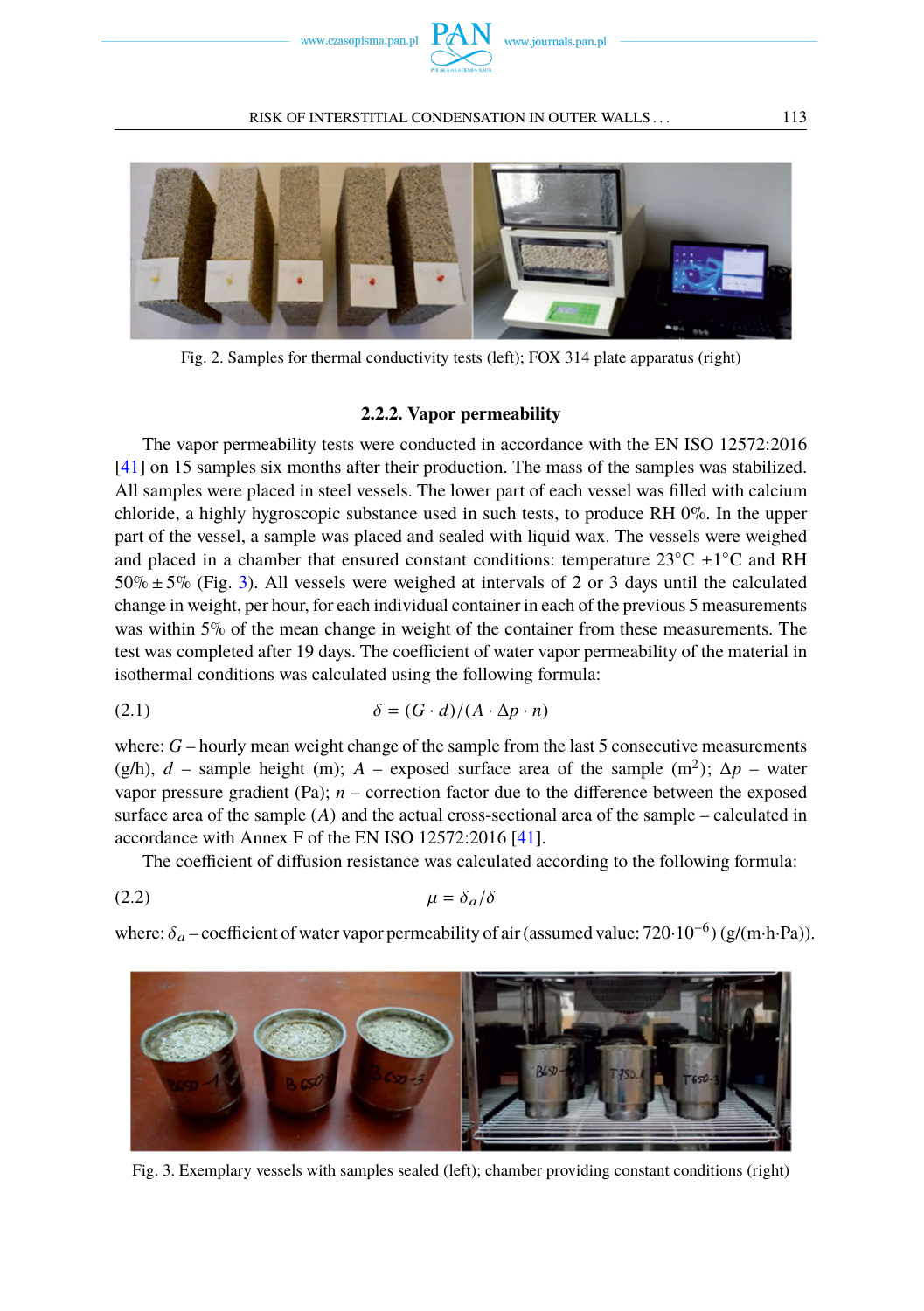

114 M. GOŁĘBIEWSKI, B. PIETRUSZKA

## **2.3. Results and discussion**

The results of the thermal conductivity test showed values ranging from 0.090 to 0.113 W/(m·K). Measurement uncertainty for the method used equalled  $3\%$ . As predicted, thermal conductivity rises with apparent density of the composite (Fig. [4\)](#page-7-0). More tests of the same composites – on 15 samples and in varied relative humidity conditions were presented in [\[39\]](#page-13-12). The results obtained are generally consistent with literature data [\[5,](#page-12-1) [16,](#page-12-12) [17,](#page-12-13) [23](#page-12-19)[–25\]](#page-13-0).

<span id="page-7-0"></span>

Fig. 4. Results of thermal conductivity tests of T, B and TL samples 90 days from manufacturing

The conducted tests confirmed a very high water vapor permeability, and thus a low water vapor diffusion resistance factor of the composite – within the range from 2.80 to 4.73 (Fig. [5\)](#page-7-1).

<span id="page-7-1"></span>

Fig. 5. Results of vapor permeability tests of T, B and TL samples 6 months from manufacturing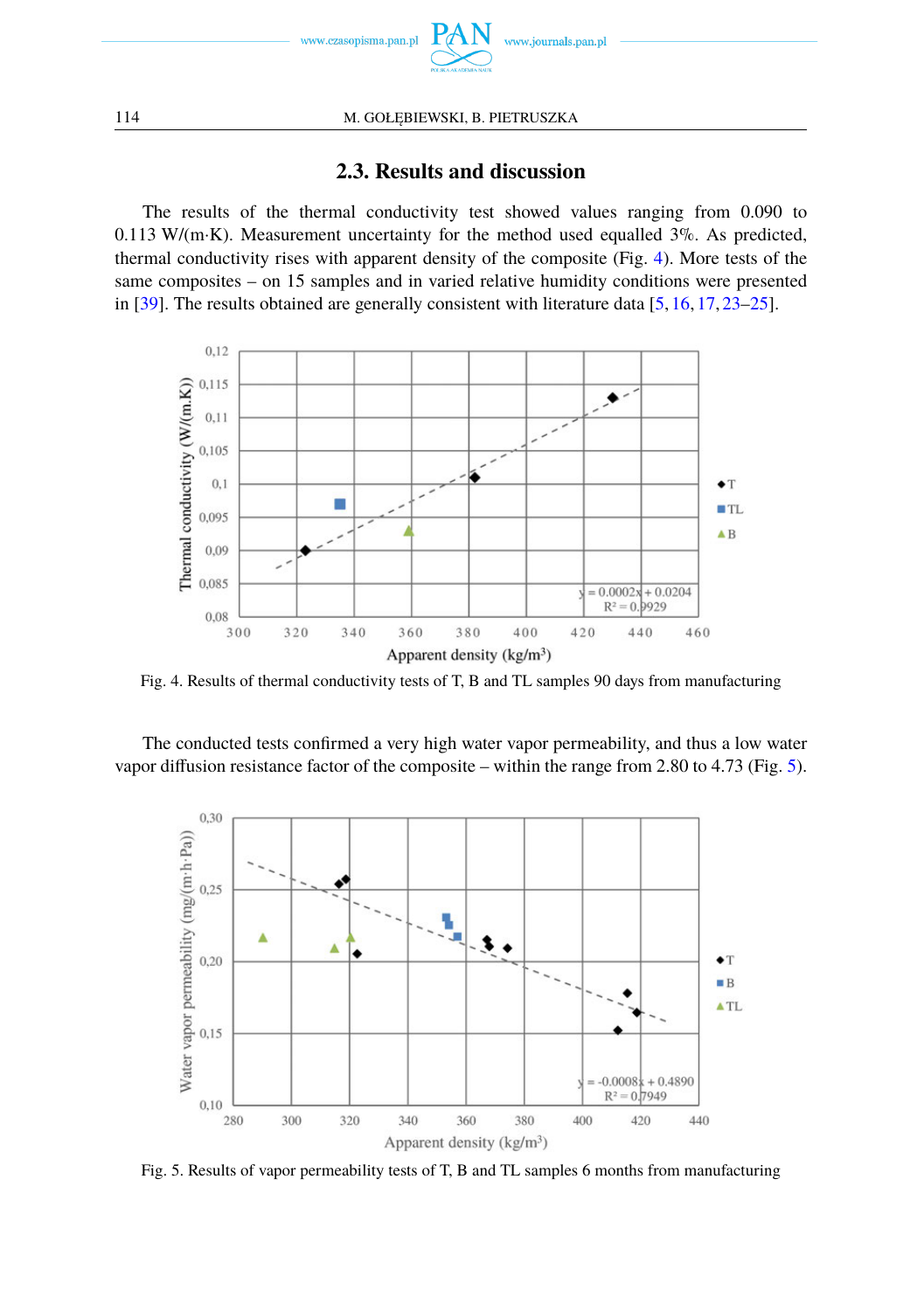Measurement uncertainty for testing method was  $3\%$ . The recorded values of  $\mu$  are similar or slightly lower than those referred to in  $[5,14,25,26]$  $[5,14,25,26]$  $[5,14,25,26]$  $[5,14,25,26]$ , which may have been caused by the lower apparent density of the tested composite. A decrease in vapor permeability of the T samples was observed along with the material density resulting from a modified degree of compaction. The water vapor permeability of the composite produced with application of substitute binder (B) is similar to that fabricated with the special binder  $(T)$  – both binders contain 75% hydrated lime; the differences in the remaining binder didn't noticeably affect the vapor permeability of the material. Samples with a density of  $550 \text{ kg/m}^3$  and a lower binder content (TL) are less permeable than the T samples with the same density and a greater binder content but lower compaction, which indicates a greater importance of macropores for the ability of material to transport water vapor.

Comparison of the conducted tests results with previous studies of compressive strength (Fig. [1\)](#page-5-0) shows crucial importance of apparent density on basic properties of the material. The binder composition exerts a significant effect only on compressive strength, while for thermal conductivity and vapor permeability it remains inconsiderable. Composite with greater share of shiv and a more compact structure (TL) showed a slightly higher strength, thermal conductivity and water vapor diffusion resistance, as compared to relationship with density obtained for T samples. This indicates the importance of pores structure in addition to density.

## **3. Analysis of interstitial condensation**

### **3.1. Construction of partitions**

Two types of walls were designed for the purpose of the analysis, both with the thermal transmittance  $U = 0.2$  W/(m<sup>2</sup> $K$ ), compliant with the applicable requirements for external walls in residential buildings in Poland [\[42\]](#page-13-15) (Fig. [6\)](#page-8-0). Properties of the materials used are listed in the Table [2.](#page-9-0)

<span id="page-8-0"></span>

Fig. 6. Construction of walls I and II designed for analysis of interstitial condensation

The U-value was calculated in accordance with EN ISO 6946:2017-10 [46]. The first wall (marked as I) consists of hemp-lime composite of a thickness 0.489 m, with centrally placed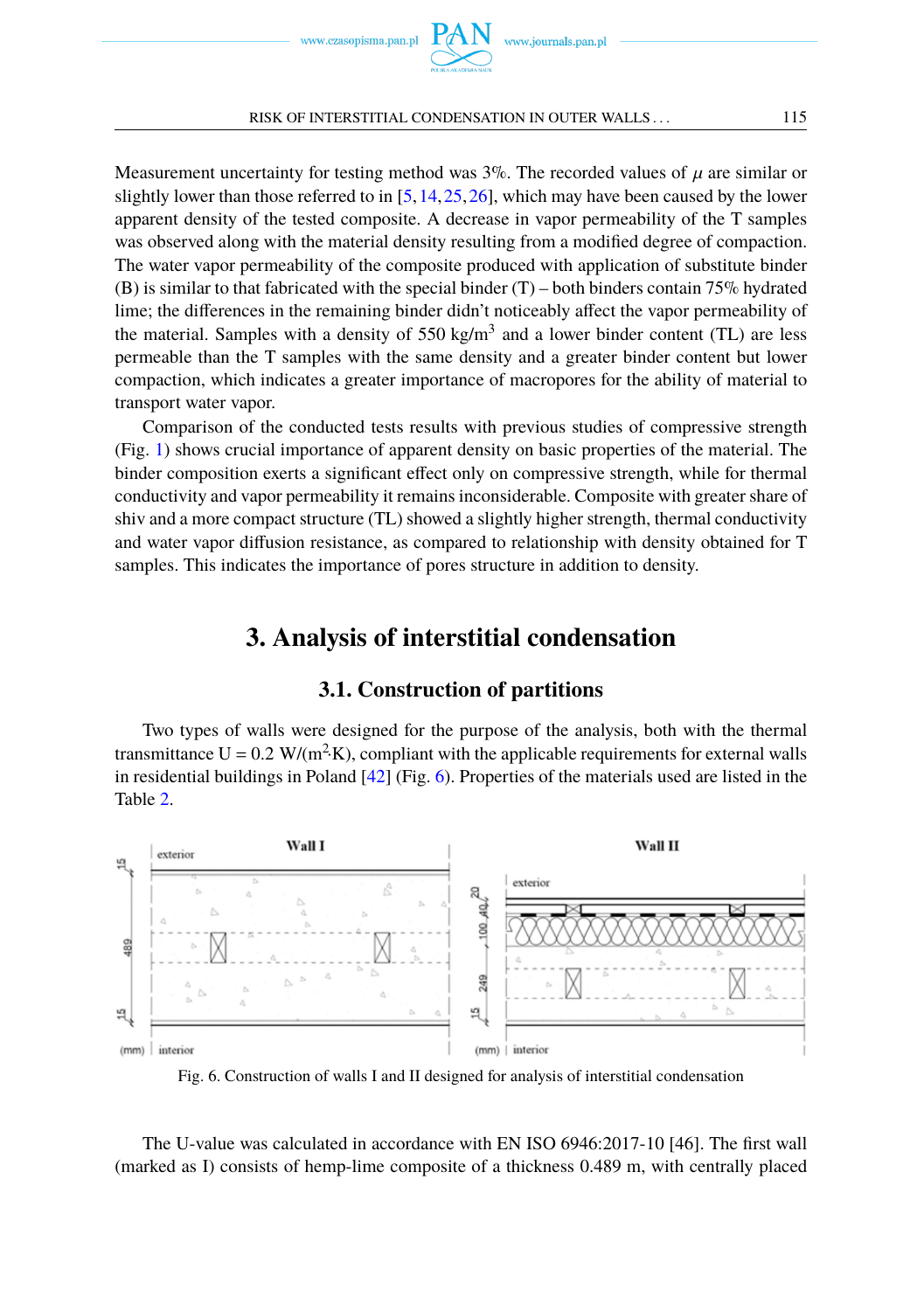

#### <span id="page-9-0"></span>116 M. GOŁĘBIEWSKI, B. PIETRUSZKA

|                  | Apparent density<br>(kg/m <sup>3</sup> ) | Thermal conductivity<br>$\lambda$ (W/(m·K)) | Water vapor<br>diffusion resistance<br>factor $\mu$ (–) | Source of data                    |  |
|------------------|------------------------------------------|---------------------------------------------|---------------------------------------------------------|-----------------------------------|--|
| Wood (pine)      | 625                                      | 0.16                                        |                                                         | PN-EN<br>ISO 10456:<br>2009 [43]  |  |
| T <sub>650</sub> | 382                                      | 0.101                                       | $3.7*$                                                  | Present study<br>* – interpolated |  |
| Mineral wool     |                                          | 0.035                                       |                                                         | Technical<br>document $[44]$      |  |
| Lime plaster     | 1600                                     | 0.8                                         | 10                                                      | PN-EN<br>ISO 10456:<br>2009 [43]  |  |
| Clay plaster     | 1800                                     | 0.91                                        | 8                                                       | Literature $[45]$                 |  |

Table 2. Characteristics of the materials used in the analysed walls

vertical posts  $(0.05 \times 0.1 \text{ m})$ , distanced every 0.5 m) and 0.015 m thick plasters: clay plaster on the inner side and lime plaster on the outer side. The second wall (marked as II) consists of (starting from the inside): clay plaster (0.015 m), hemp-lime composite T650  $(0.249 \text{ m})$ , mineral wool  $(0.1 \text{ m})$ , fully-ventilated air cavity  $(0.04 \text{ m})$ , one-direction vaporpermeable windproof membrane (diffusion equivalent thickness  $Sd = 0.02$  m) and wooden (pine) cladding (0.02 m).

## **3.2. Calculation method**

The risk of interstitial condensation was assessed according to the EN ISO 13788:2012 [\[47\]](#page-13-19). The method assumes that the transfer of moisture in the partition takes place only by diffusion of vapor and depends on the ratio of the pressure difference between the internal and external environment, as well as diffusion resistance of the partition, assuming constant vapor permeability of air. The method fails to take into account the hygroscopicity of materials, nor does it account for: sorption dampening, changes in the properties of materials due to their moisture content, transport of moisture in a liquid phase inside the materials, effects of latent heat and air movement through gaps or inside air cavities. The method assumes constant boundary conditions within a month and one-direction transport of moisture. The analysis was performed for 6 selected locations, one from each of climatic zones I–IV and 2 from climatic zones V – average monthly temperatures and relative air humidity are given in Table [3.](#page-10-0) The internal conditions were adopted as for residential buildings: air temperature 20◦C and real pressure corresponding to internal moisture load (3rd class according to EN ISO 13788:2012 [\[47\]](#page-13-19)). For the purpose of the analysis, homogeneity of the layers of the considered partitions (no wooden frame) was assumed. The analysis was performed for each month.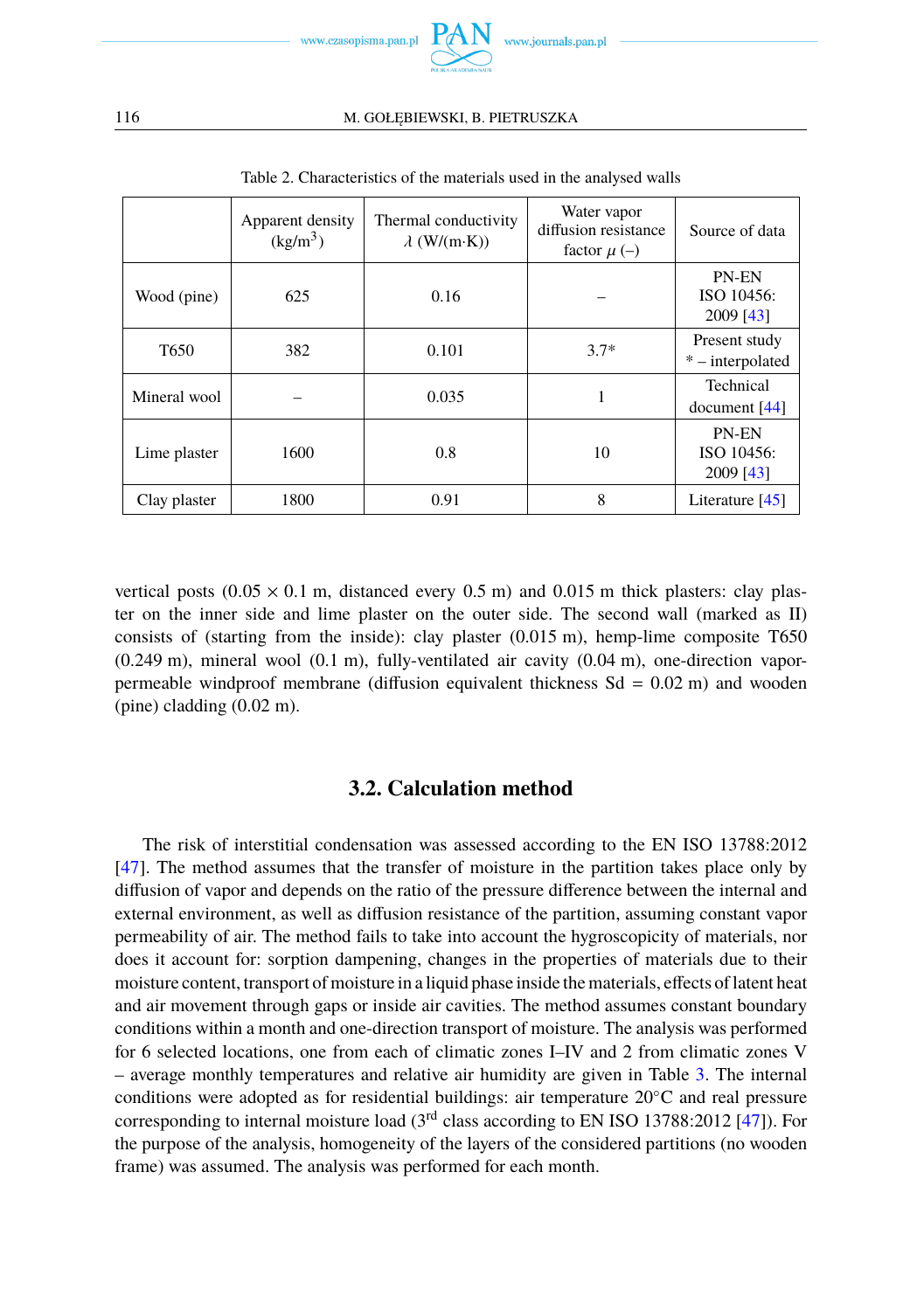

<span id="page-10-0"></span>

| Location / month    |                 | I      | П      | Ш   | IV  | V    | VI   | VII  | VIII | IX   | X   | XI  | XII    |
|---------------------|-----------------|--------|--------|-----|-----|------|------|------|------|------|-----|-----|--------|
| Kołobrzeg (zone I)  | $\theta_e$ (°C) | 0.7    | 2.6    | 4.3 | 5.0 | 11.9 | 13.9 | 15.7 | 16.5 | 13.3 | 8.0 | 5.9 | 2.5    |
|                     | $\varphi_e$ (%) | 85     | 84     | 84  | 79  | 75   | 80   | 79   | 78   | 80   | 82  | 84  | 86     |
| Poznań (zone II)    | $\theta_e$ (°C) | 0.2    | $-1.8$ | 2.7 | 8.3 | 13.0 | 16.8 | 18.3 | 18.4 | 13.5 | 7.0 | 2.2 | $-0.1$ |
|                     | $\varphi_e$ (%) | 84     | 83     | 77  | 68  | 65   | 71   | 73   | 74   | 81   | 84  | 88  | 89     |
| Warszawa (zone III) | $\theta_e$ (°C) | $-1.2$ | $-0.9$ | 4.4 | 6.3 | 12.2 | 17.1 | 19.2 | 16.6 | 12.8 | 8.2 | 2.9 | 0.8    |
|                     | $\varphi_e$ (%) | 86     | 83     | 78  | 72  | 69   | 74   | 74   | 76   | 81   | 85  | 87  | 89     |
| $Olsztyn$ (zone IV) | $\theta_e$ (°C) | $-3.6$ | $-2.9$ | 2.5 | 5.5 | 10.9 | 15.4 | 17.7 | 16.5 | 12.8 | 6.3 | 1.9 | $-0.5$ |
|                     | $\varphi_e$ (%) | 89     | 84     | 81  | 77  | 72   | 77   | 78   | 76   | 82   | 85  | 90  | 91     |
| Suwałki (zone V)    | $\theta_e$ (°C) | $-5.3$ | $-4.9$ | 1,3 | 6.8 | 13.6 | 15.7 | 16.1 | 15.6 | 12.4 | 6.8 | 0,1 | $-2.3$ |
|                     | $\varphi_e$ (%) | 90     | 88     | 84  | 76  | 71   | 77   | 79   | 76   | 82   | 87  | 91  | 90     |
| Zakopane (zone V)   | $\theta_e$ (°C) | $-2.8$ | $-2.3$ | 1.1 | 5.0 | 9.8  | 12.7 | 14.3 | 13.1 | 11.2 | 4.6 | 1.5 | $-3.0$ |
|                     | $\varphi_e$ (%) | 82     | 78     | 77  | 73  | 78   | 76   | 80   | 80   | 83   | 81  | 81  | 82     |

Table 3. Average monthly temperatures and relative air humidity in the selected locations

www.journals.pan.pl

### **3.3. Results and discussion**

The analysis of wall I for: Kołobrzeg (zone I), Poznań (zone II), Warszawa (zone III) and Zakopane (zone V) showed no risk of interstitial condensation. For Olsztyn (zone IV) condensation takes place in December and January  $(0.06 \text{ kg/m}^2 \text{ in total})$  on the depth located within the zone of freezing, while the condensate evaporates completely by March. For the Suwałki location (zone V), condensation occurs in December, January and February (0.25 kg/m<sup>2</sup>) and reaches deeper into the composite (also freezing zone) (Fig. [7\)](#page-10-1), but by April all moisture evaporates from the partition. The partition meets the legal requirements, provided that the moisture does not lead to its degradation. As condensation takes place in the freezing zone, the frost resistance of the material is important. Such studies were discussed in [\[21\]](#page-12-17) and indicate sufficient frost resistance of the composite.

<span id="page-10-1"></span>

Fig. 7. Diagram of temperature distribution, real and saturation pressure of wall I in Suwałki, in January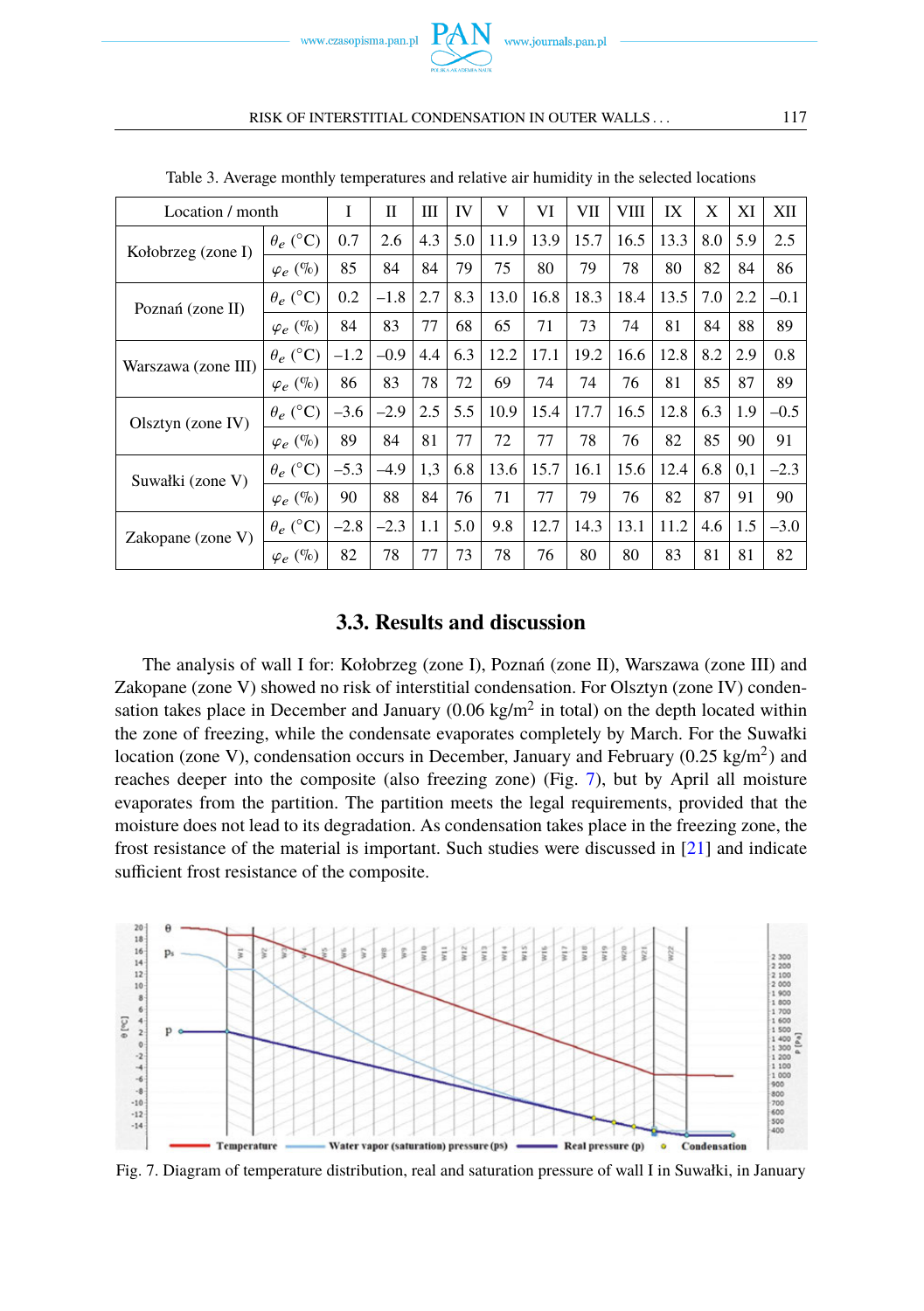

#### 118 M. GOŁEBIEWSKI, B. PIETRUSZKA

Analysis of the wall II showed no risk of interstitial condensation in any of the considered locations. Diagram for Suwałki is presented in Fig. [8.](#page-11-2) By increasing the  $S_d$  value of the membrane, the limit value for which condensation appears for this location was determined at Sd  $\geq$  0.1 m. This means that lime plaster with a thickness of up to 0.01 m can also be used to replace the foil. The ventilated air gap is necessary as for tightly arranged wooden cladding with a thickness of 0.02 m  $S_d \geq 0.4$  m.

For slightly different properties of materials or assumed conditions, the results of condensation analysis may be more or less favorable (e.g., for a composite which  $\mu \geq 4.4$ , condensation does not occur in any case). The results obtained according to EN ISO 13788:2012 [\[47\]](#page-13-19) may be less reliable for structures with high heat and moisture capacity, and for those that have been subjected to significant air leakage. Hempcrete is characterized by high moisture capacity [\[26\]](#page-13-1), therefore subsequent detailed analyzes should be based on models that take into account complex physical phenomena related to the transport of moisture within the material.

<span id="page-11-2"></span>

Fig. 8. Diagram of temperature distribution, real and saturation pressure of wall II in Suwałki, in January

## **4. Conclusions**

Hemp-lime composite is characterized by a low thermal conductivity and high water vapor permeability. Apparent density, which results either from proportions of components or compaction level of a composite, is a feature of greatest importance on material's properties. Analysis according to Glaser method showed construction possibility of outer walls in Polish climatic conditions. Nevertheless, prior to construction, a detailed analysis should be performed for specific locations and construction arrangements. The use of open-to-diffusion walls made of a natural material can lead to healthier living conditions and development of more sustainable construction.

## **References**

- <span id="page-11-0"></span>[1] S. Allin, "Building with Hemp", 2<sup>nd</sup> ed., Ireland: Seed Press, 2012.
- <span id="page-11-1"></span>[2] R. Bevan and T. Woolley, "Hemp Lime Construction: A Guide to Building with Hemp Lime Composites", Bracknell: Ihs Bre Press, 2010.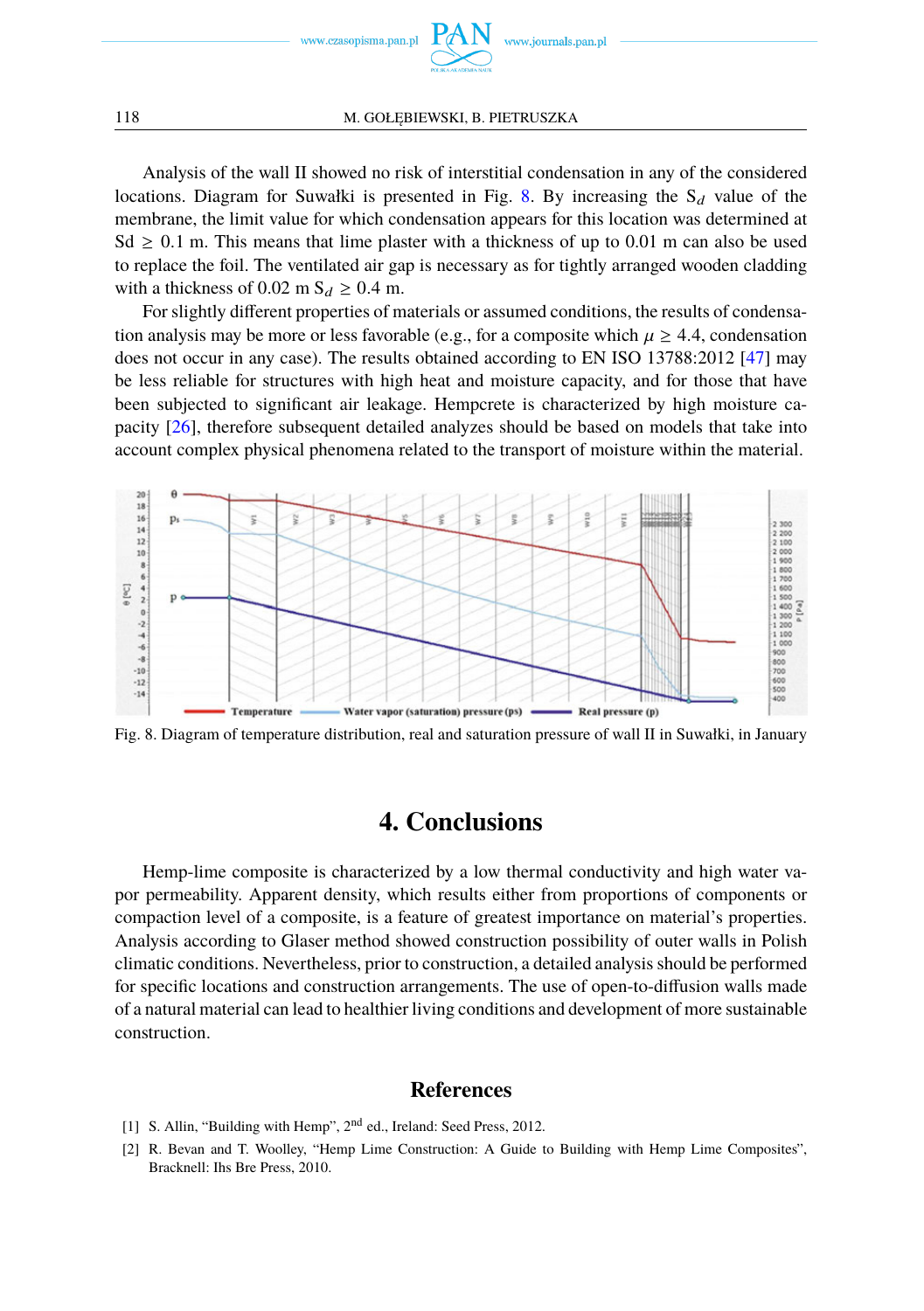

- <span id="page-12-21"></span>[3] W. Stanwix and A. Sparrow, "The Hempcrete Book: Designing and building with hemp-lime", Green Books, 2014.
- <span id="page-12-0"></span>[4] W. Cierpucha (ed.), "Technologia uprawy i przetwórstwa konopi włóknistej", Poznań: IWNiRZ, 2013.
- <span id="page-12-1"></span>[5] P. Brzyski, "Kompozyt wapienno-konopny jako materiałścienny spełniający zasady zrównoważonego rozwoju w budownictwie", Ph.D. thesis, Lublin University of Technology, Poland, 2018.
- <span id="page-12-2"></span>[6] S. Amziane and M. Sonebi, "Overview of bio-based building material made with plant aggregate", RILEM Technical Letters, vol. 1, pp. 31–38, 2016, DOI: [10.21809/rilemtechlett.2016.9.](https://doi.org/10.21809/rilemtechlett.2016.9)
- <span id="page-12-3"></span>[7] G. Balĉiūnas, S. Véjelis, S. Vaitkus, and A. Kairyté, "Physical Properties and Structure of Composite Made by Using Hemp Hurds and Different Binding Materials", Procedia Engineering, vol. 57, pp. 159–166, 2013, DOI: [10.1016/j.proeng.2013.04.023.](https://doi.org/10.1016/j.proeng.2013.04.023)
- <span id="page-12-4"></span>[8] B. Mazhoud, F. Collet, S. Pretot, and C. Lanos, "Mechanical Properties of Hemp-clay and Hemp Stabilized Clay Composites", Construction and Building Materials, vol. 155, pp. 1126–1137, 2017, DOI: [10.1016/j.conbuildmat.2017.08.121.](https://doi.org/10.1016/j.conbuildmat.2017.08.121)
- <span id="page-12-5"></span>[9] L. Kidalova, E. Terpakova, and A. Sicakova, "Use of magnesium oxide-cement binder in composites based on hemp shives", Journal of Environmental Science and Engineering, vol. 5, no. 6, pp. 736–741, 2011.
- <span id="page-12-6"></span>[10] N. Stevulova, L. Kidalova, J. Cigasova, J. Junak, A. Sicakova, and E. Terpakova, "Lightweight Composites Containing Hemp Hurds", Procedia Engineering, vol. 65, pp. 69–74, 2013, DOI: [10.1016/j.proeng.2013.09.013.](https://doi.org/10.1016/j.proeng.2013.09.013)
- <span id="page-12-7"></span>[11] G. Balciūnas et al., "Assessment of structure influence on thermal conductivity of hemp shives composite", Environmental Engineering and Management Journal, vol. 15, no. 3, pp. 699–705, 2016, DOI: [10.30638/](https://doi.org/10.30638/eemj.2016.075) [eemj.2016.075.](https://doi.org/10.30638/eemj.2016.075)
- <span id="page-12-8"></span>[12] L. Arnaud and E. Gourlay, "Experimental Study of Parameters Influencing Mechanical Properties of Hemp Concretes", Construction and Building Materials, vol. 28, no. 1, pp. 50–56, 2012, DOI: [10.1016/](https://doi.org/10.1016/j.conbuildmat.2011.07.052) [j.conbuildmat.2011.07.052.](https://doi.org/10.1016/j.conbuildmat.2011.07.052)
- <span id="page-12-9"></span>[13] F. Collet and S. Pretot, "Thermal Conductivity of hemp concretes: Variation with formulation, density and water content", Construction and Building Materials, vol. 65, pp. 612–619, 2014, DOI: [10.1016/](https://doi.org/10.1016/j.conbuildmat.2014.05.039) [j.conbuildmat.2014.05.039.](https://doi.org/10.1016/j.conbuildmat.2014.05.039)
- <span id="page-12-10"></span>[14] F. Collet et al., "Comparison of a hygric behaviour of three hemp concretes", Energy and Buildings, vol. 62, pp. 294–303, 2013, DOI: [10.1016/j.enbuild.2013.03.010.](https://doi.org/10.1016/j.enbuild.2013.03.010)
- <span id="page-12-11"></span>[15] P. Glé, E. Gourdon, and L. Arnaud, "Acoustic properties of materials made of vegetable particles with several scales of porosity", Applied Acoustics, vol. 72, no. 5, pp. 249–259, 2011, DOI: [10.1016/j.apacoust.2010.11.003.](https://doi.org/10.1016/j.apacoust.2010.11.003)
- <span id="page-12-12"></span>[16] S. Benfratello et al., "Thermal and structural properties of a hemp-lime biocomposite", Construction and Building Materials, vol. 48, pp. 745–754, 2013, DOI: [10.1016/j.conbuildmat.2013.07.096.](https://doi.org/10.1016/j.conbuildmat.2013.07.096)
- <span id="page-12-13"></span>[17] W. Piatkiewicz, P. Narloch, and B. Pietruszka, "Influence of hemp-lime composite composition on its mechanical and physical properties", Archives of Civil Engineering, vol. 66, no. 3, pp. 485–503, 2020, DOI: [10.24425/ace.2020.134409.](https://doi.org/10.24425/ace.2020.134409)
- <span id="page-12-14"></span>[18] S. Elfordy et al., "Mechanical and thermal properties of lime and hemp concrete ('hempcrete') manufactured by a projection process", Construction and Building Materials, vol. 22, no. 10, pp. 2116–2123, 2008, DOI: [10.1016/j.conbuildmat.2007.07.016.](https://doi.org/10.1016/j.conbuildmat.2007.07.016)
- <span id="page-12-15"></span>[19] N. Stevulova et al., "Effect of hemp shive sizes on mechanical properties of lightweight fibrous composites", Procedia Engineering, vol. 42, pp. 496–500, 2012, DOI: [10.1016/j.proeng.2012.07.441.](https://doi.org/10.1016/j.proeng.2012.07.441)
- <span id="page-12-16"></span>[20] P. Brzyski et al., ' 'Influence of hemp shiv size on hygro-thermal and mechanical properties of a hemp-lime composite", Materials, vol. 13, no. 23, p. 5383, 2020, DOI: [10.3390/ma13235383.](https://doi.org/10.3390/ma13235383)
- <span id="page-12-17"></span>[21] R. Walker, S. Pavia, and R. Mitchell, "Mechanical properties and durability of hemp – lime concretes", Construction and Building Materials, vol. 61, pp. 340–348, 2014, DOI: [10.1016/j.conbuildmat.2014.02.065.](https://doi.org/10.1016/j.conbuildmat.2014.02.065)
- <span id="page-12-18"></span>[22] M. Gołębiewski and G. Adamczewski, "Wytrzymałość na ściskanie kompozytów konopno-wapiennych wytwor-zonych metodą ubijania", Materiały Budowlane, vol. 552, pp. 86–88, 2018, DOI: [10.15199/33.2018.09.24.](https://doi.org/10.15199/33.2018.09.24)
- <span id="page-12-19"></span>[23] V. Cerezo, "Proprietes mecaniques, thermiques et acoustiques d'un materiau a base de particules vegetales: approche experimentale et modelisation theorique", Ph.D. thesis, Ecole Nationale des Travaux Publics de l'Etat, L'Institut National des Sciences Appliquées de Lyon, France, 2005.
- <span id="page-12-20"></span>[24] R. Walker and S. Pavia, "Moisture transfer and thermal properties of hemp – lime concretes", Construction and Building Materials, vol. 64, pp. 270–276, 2014, DOI: [10.1016/j.conbuildmat.2014.04.081.](https://doi.org/10.1016/j.conbuildmat.2014.04.081)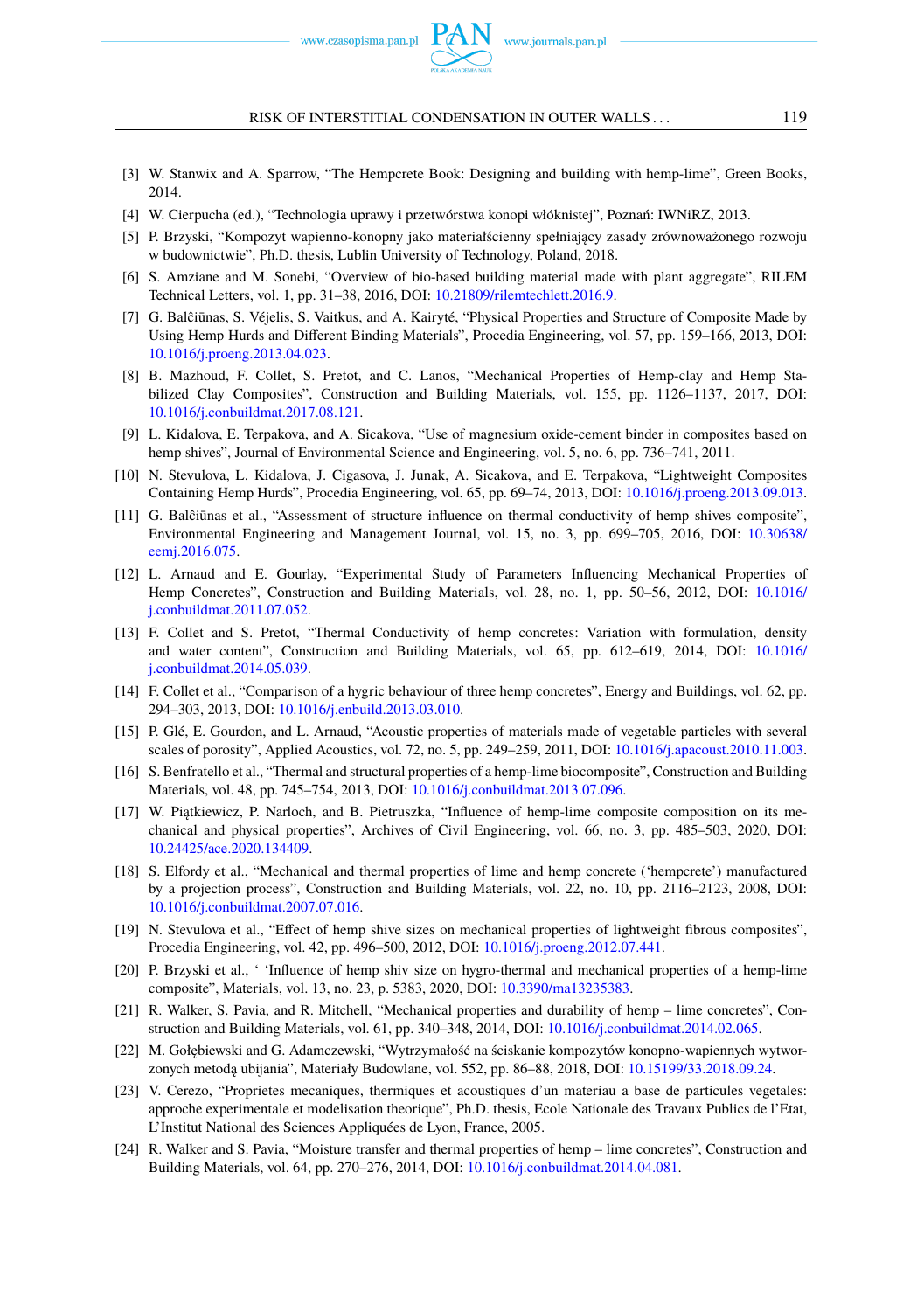

#### 120 M. GOŁĘBIEWSKI, B. PIETRUSZKA

- <span id="page-13-0"></span>[25] E. Gourlaym and L. Arnaud, "Comportement hygrothermique des murs de beton de chanvre", Proceedings of the Actes du congres SFT, Le Touquet, France, 2010.
- <span id="page-13-1"></span>[26] A. Evrard, "Sorption behaviour of lime-hemp concrete and its relation to indoor comfort and energy demand", The 23rd Conference on Passive and Low Energy Architecture, Geneva, Switzerland, 2006.
- <span id="page-13-2"></span>[27] P. Daly, P. Ronchetti, and T. Woolley, "Hemp lime bio-composite as a building material in Irish construction, STRIVE Report 2009-ET-DS-2-S2", Environmental Protection Agency, Ireland, 2009.
- <span id="page-13-3"></span>[28] International Energy Agency and the United Nations Environment Programme, "2018 Global Status Report: Towards a zero-emission, efficient and resilient buildings and construction sector", 2018.
- <span id="page-13-4"></span>[29] P. Narloch and P. Woyciechowski, "Assessing cement stabilized rammed earth durability in a humid continental climate", Buildings, vol. 10, no. 2, p. 26, 2020, DOI: [10.3390/buildings10020026.](https://doi.org/10.3390/buildings10020026)
- <span id="page-13-5"></span>[30] M. Pervaiz and M.M. Sain, "Carbon storage potential in natural fibre composites", Resources, Conservation and Recycling, vol. 39, no. 4, pp. 325–340, 2003, DOI: [10.1016/S0921-3449\(02\)00173-8.](https://doi.org/10.1016/S0921-3449(02)00173-8)
- <span id="page-13-6"></span>[31] S. Piotrowski and M. Carus, "Ecological benefits of hemp and flax cultivation and products", Hürth: nova-Institut, 2011.
- [32] I. Bócsa and M. Karus, "The cultivation of hemp: botany, varieties, cultivation and harvesting", Sebastopol (CA): Hemptech, 1998.
- [33] S. Montford and E. Small, "A comparison of the biodiversity friendliness of crops with special reference to hemp (Cannabis sativa L.)", Journal of the International Hemp Association, vol. 6, no. 2, pp. 53–63, 1999.
- <span id="page-13-7"></span>[34] European Environment Agency, "Estimating the environmentally compatible bioenergy potential from agriculture – Technical Report No. 12.2007", Kopenhagen: European Environment Agency, 2007, DOI: [10.2800/13734.](https://doi.org/10.2800/13734)
- <span id="page-13-8"></span>[35] E. Hirst, "Characterisation of hemp-lime as a composite building material", Ph.D. thesis, University of Bath, UK, 2013.
- <span id="page-13-9"></span>[36] S. Pretot, F. Collet, and C. Garnier, "Life cycle assessment of a hemp concrete wall: Impact of thickness and coating", Building and Environment, vol. 72, pp. 223–231, 2014, DOI: [10.1016/j.buildenv.2013.11.010.](https://doi.org/10.1016/j.buildenv.2013.11.010)
- <span id="page-13-10"></span>[37] M.P. Boutin et al., "Analyse du cycle de vie de: Compounds thermoplastiques chargés fibres de chanvre et, Mur en béton de chanvre banché sur ossature en bois", Lille: INRA, 2015.
- <span id="page-13-11"></span>[38] N. Miskin, "The Carbon sequestration potential of hemp – binder. A study of embodied carbon in hemp-binder compared with dry lining solutions for insulating solid walls", MSc. thesis, University of East London, UK, 2010.
- <span id="page-13-12"></span>[39] B. Pietruszka, M. Gołębiewski, and P. Lisowski, "Characterization of hemp – lime composite", IOP Conference Series: Earth and Environmental Science, vol. 290, 2019, DOI: [10.1088/1755-1315/290/1/012027.](https://doi.org/10.1088/1755-1315/290/1/012027)
- <span id="page-13-13"></span>[40] EN 12664:2002 Thermal performance of building materials and products – Determination of thermal resistance by means of guarded hot plate and heat flow meter methods – Dry and moist products of medium and low thermal resistance.
- <span id="page-13-14"></span>[41] EN ISO 12572:2016 Hygrothermal performance of building materials and products – Determination of water vapour transmission properties – Cup method.
- <span id="page-13-15"></span>[42] Regulation of the Minister of Infrastructure of 12 April 2002 on technical conditions to be met by buildings and their location, Journal of Laws 2002, no. 75, item. 690 as amended.
- <span id="page-13-16"></span>[43] EN ISO 10456:2007 Building materials and products – Hygrothermal properties – Tabulated design values and procedures for determining declared and design thermal values.
- <span id="page-13-17"></span>[44] [https://www.rockwool.com/pl/produkty-i-rozwiazania/produkty/SUPERROCK/?selectedCat=dokumentacja%](https://www.rockwool.com/pl/produkty-i-rozwiazania/produkty/SUPERROCK/?selectedCat=dokumentacja%20produktowa#DokumentacjaTechniczna) [20produktowa#DokumentacjaTechniczna](https://www.rockwool.com/pl/produkty-i-rozwiazania/produkty/SUPERROCK/?selectedCat=dokumentacja%20produktowa#DokumentacjaTechniczna) [access 20.04.2021].
- <span id="page-13-18"></span>[45] G. Minke, "Building with Earth", Basel: Birkhäuser, 2006.
- [46] EN ISO 6946:2007 Building Components and building elements Thermal resistance and thermal transmittance – Calculation methods.
- <span id="page-13-19"></span>[47] EN ISO 13788:2012 Hygrothermal performance of building components and building elements – Internal surface temperature to avoid critical surface humidity and interstitial condensation – Calculation method.